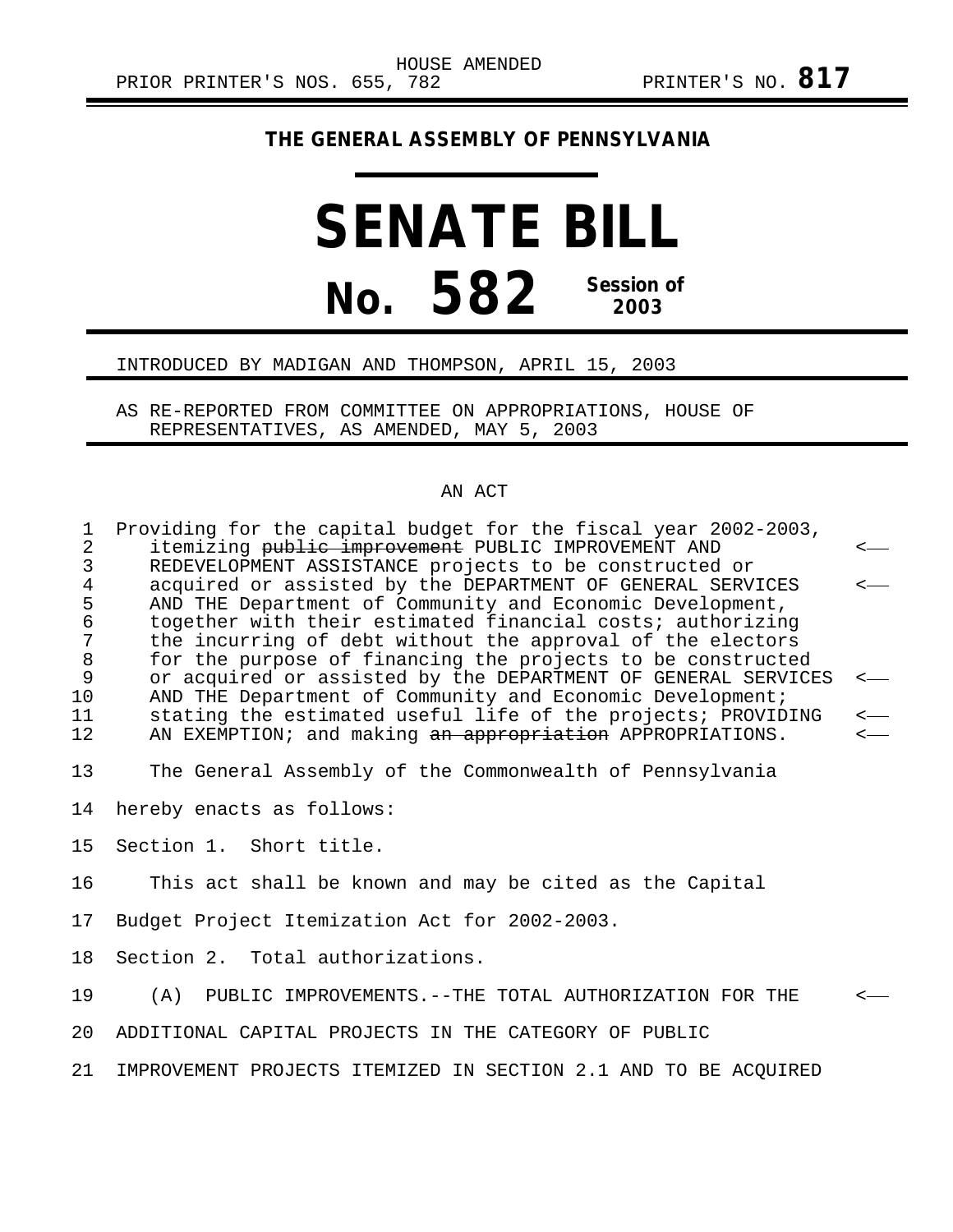1 OR CONSTRUCTED BY THE DEPARTMENT OF GENERAL SERVICES, ITS 2 SUCCESSORS OR ASSIGNS AND TO BE FINANCED BY THE INCURRING OF 3 DEBT SHALL BE \$6,000,000.

4 (B) REDEVELOPMENT ASSISTANCE.--The total authorization for < 5 the additional capital projects in the category of public  $\leftarrow$ 6 improvement REDEVELOPMENT ASSISTANCE projects itemized in  $\leftarrow$ 7 section 3 and to be acquired or constructed by the Department of 8 Community and Economic Development, its successors or assigns, 9 and to be financed by the incurring of debt, shall be 10  $\frac{15}{15}$ , 000, 000 \$25, 000, 000. 11 SECTION 2.1. ITEMIZATION OF PUBLIC IMPROVEMENT PROJECTS. < 12 ADDITIONAL CAPITAL PROJECTS IN THE CATEGORY OF PUBLIC 13 IMPROVEMENT PROJECTS TO BE CONSTRUCTED OR ACQUIRED BY THE 14 DEPARTMENT OF GENERAL SERVICES, ITS SUCCESSORS OR ASSIGNS AND TO 15 BE FINANCED BY THE INCURRING OF DEBT ARE HEREBY ITEMIZED, 16 TOGETHER WITH THEIR RESPECTIVE ESTIMATED FINANCIAL COSTS, AS 17 FOLLOWS: 18 TOTAL 19 PROJECT 20 PROJECT ALLOCATION 21 (1) DEPARTMENT OF EDUCATION 22 (I) STATE LIBRARY 23 (A) IMPROVEMENTS AND RENOVATIONS TO THE 24 STATE LIBRARY OF PENNSYLVANIA FOR THE 25 RARE BOOKS COLLECTION, INCLUDING 26 NECESSARY STRUCTURAL SUPPORTS, 27 VENTILATION, TEMPERATURE AND HUMIDITY 28 CONTROLS. \$6,000,000 29 Section 3. Itemization of redevelopment assistance projects. 30 Additional capital projects in the category of redevelopment 20030S0582B0817 - 2 -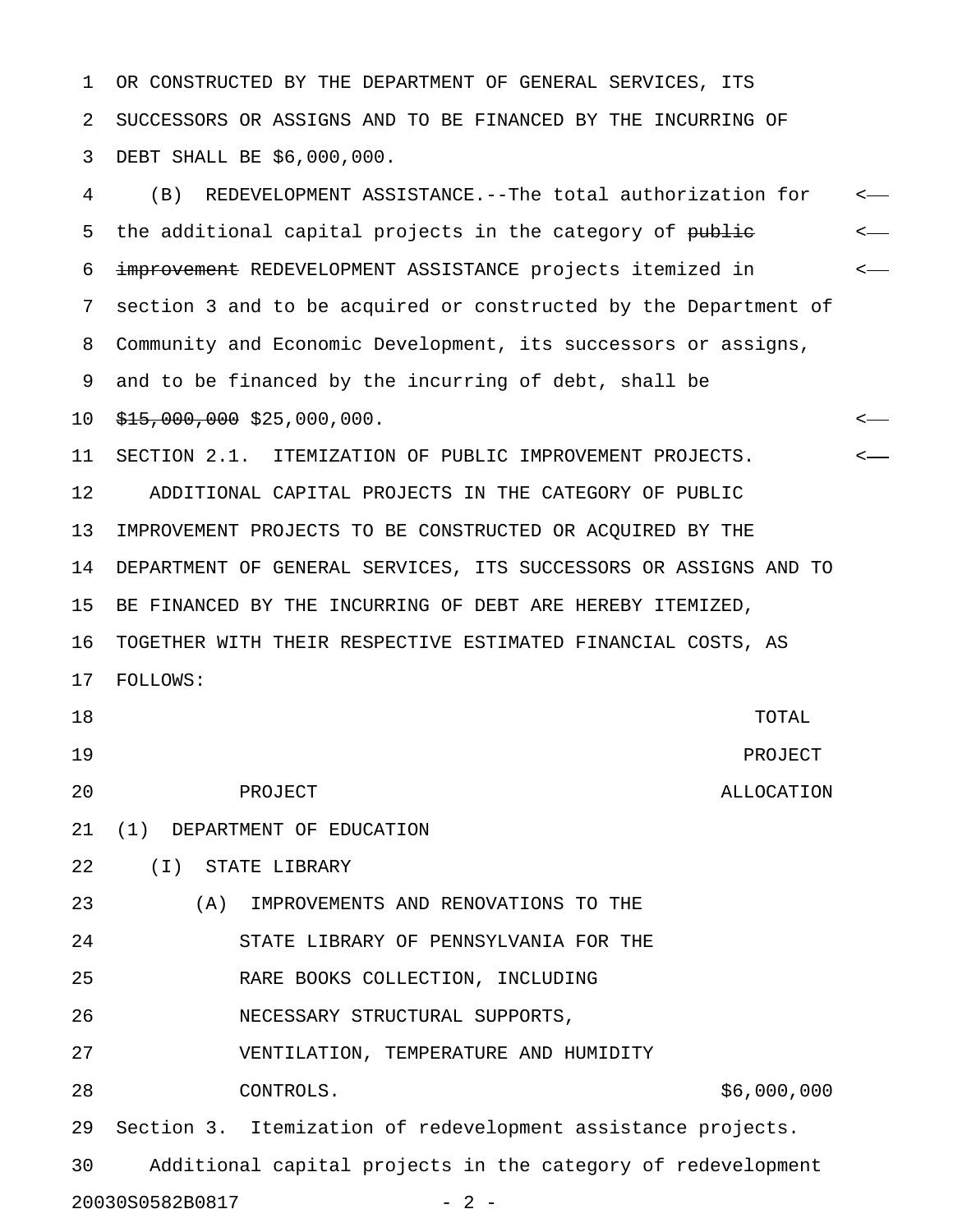1 assistance projects for capital grants by the Department of 2 Community and Economic Development, its successors or assigns, 3 authorized under the provisions of the act of May 20, 1949 4 (P.L.1633, No.493), known as the Housing and Redevelopment 5 Assistance Law, and redevelopment assistance capital projects 6 and to be financed by the incurring of debt, are hereby 7 itemized, together with their respective estimated financial 8 costs, as follows: extending the state of the state of the state of the state of the state of the state of the state of the state of the state of the state of the state of the state of the state of the state of the state of the state of the 10 Project 11 **Project Profect Allocation** 12 (1) Department of Community and Economic 13 Development 14 (i) Bradford County-North Towanda Township 15 (A) DuPont Company's Imaging Technologies, 16 for construction and improvements of 17 existing facility. The same state of the set of the set of the set of the set of the set of the set of the s 18 (II) CLEARFIELD COUNTY < 19 (A) CONSTRUCTION OF ETHANOL PLANT TO USE 20 WASTE COAL 10,000,000 21 Section 4. Debt authorization. 22 (A) PUBLIC IMPROVEMENTS.--THE GOVERNOR, AUDITOR GENERAL AND < 23 STATE TREASURER ARE HEREBY AUTHORIZED AND DIRECTED TO BORROW 24 FROM TIME TO TIME IN ADDITION TO ANY AUTHORIZATION HERETOFORE OR 25 HEREAFTER ENACTED, ON THE CREDIT OF THE COMMONWEALTH, SUBJECT TO 26 THE LIMITATIONS PROVIDED IN THE CURRENT CAPITAL BUDGET, MONEY 27 NOT EXCEEDING IN THE AGGREGATE THE SUM OF \$6,000,000 AS MAY BE 28 FOUND NECESSARY TO CARRY OUT THE ACQUISITION AND CONSTRUCTION OF 29 THE PUBLIC IMPROVEMENT PROJECTS SPECIFICALLY ITEMIZED IN A 30 CAPITAL BUDGET.

20030S0582B0817 - 3 -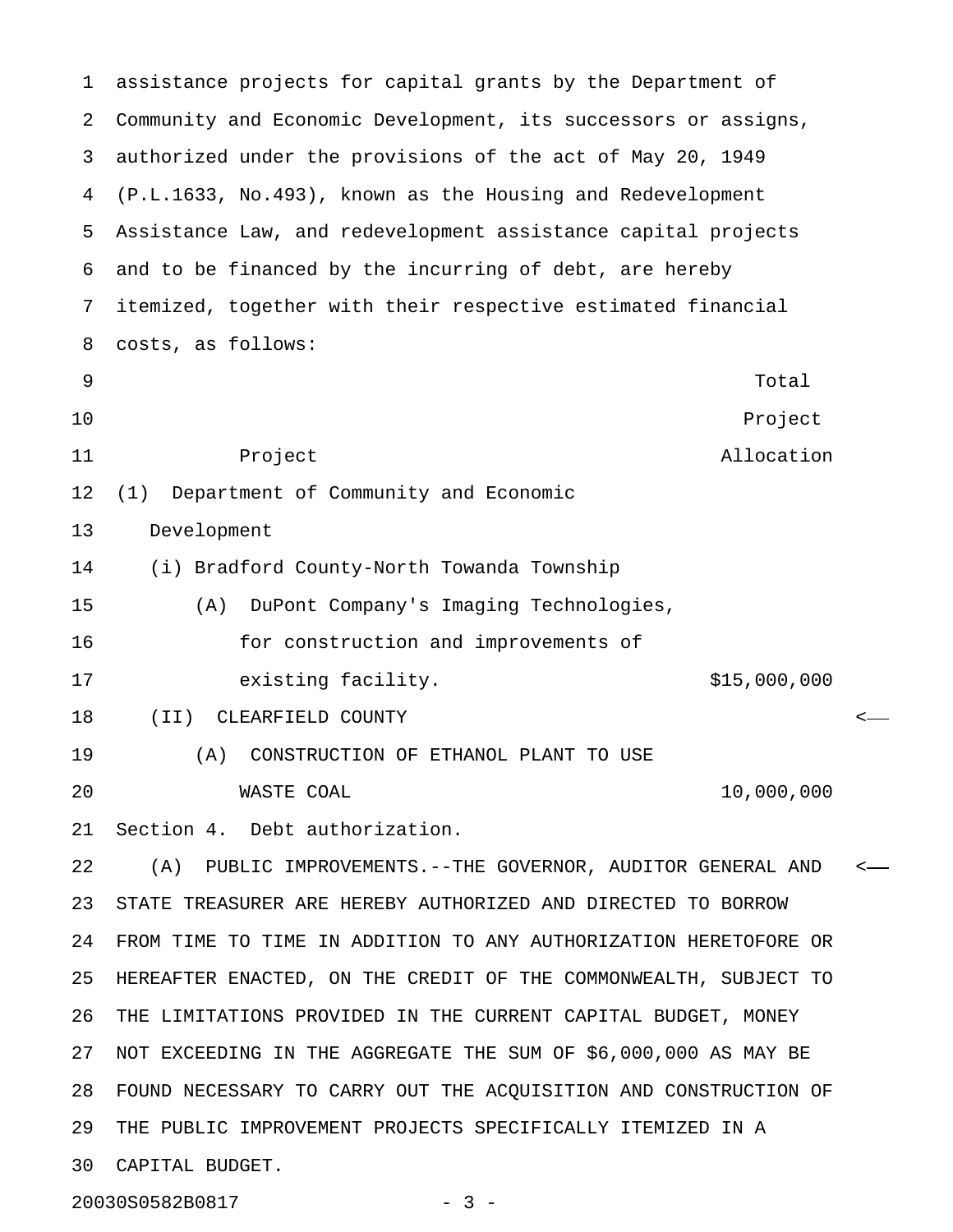1 (B) REDEVELOPMENT ASSISTANCE.--Subject to the limitation in < 2 section 317(b) of the act of February 9, 1999 (P.L.1, No.1), 3 known as the Capital Facilities Debt Enabling Act, the Governor, 4 Auditor General and State Treasurer are hereby authorized and 5 directed to borrow from time to time in addition to any 6 authorization heretofore or hereafter enacted, on the credit of 7 the Commonwealth, subject to the limitations provided in the 8 current capital budget, money not exceeding in the aggregate the 9 sum of  $\frac{215,000,000}{2}$  \$25,000,000 as may be found necessary to  $\leftarrow$ 10 carry out the redevelopment assistance and the redevelopment 11 assistance capital projects specifically itemized in a capital 12 budget.

13 Section 5. Issue of bonds.

14 The indebtedness authorized in this act shall be incurred, 15 from time to time, and shall be evidenced by one or more series 16 of general obligation bonds of the Commonwealth in such 17 aggregate principal amount for each series as the Governor, the 18 Auditor General and the State Treasurer shall determine, but the 19 latest stated maturity date shall not exceed the estimated 20 useful life of the projects being financed as stated in section 21 6.

22 Section 6. Estimated useful life and term of debt.

23 (a) Estimated useful life.--The General Assembly states that 24 the estimated useful life of the public improvement projects 25 itemized in this act is as follows:

26 (1) Public improvement projects, 30 years.

27 (2) Furniture and equipment projects, 10 years.

28 (3) Transportation assistance projects:

29 (i) Rolling stock, 15 years.

30 (ii) Passenger buses, 12 years.

20030S0582B0817 - 4 -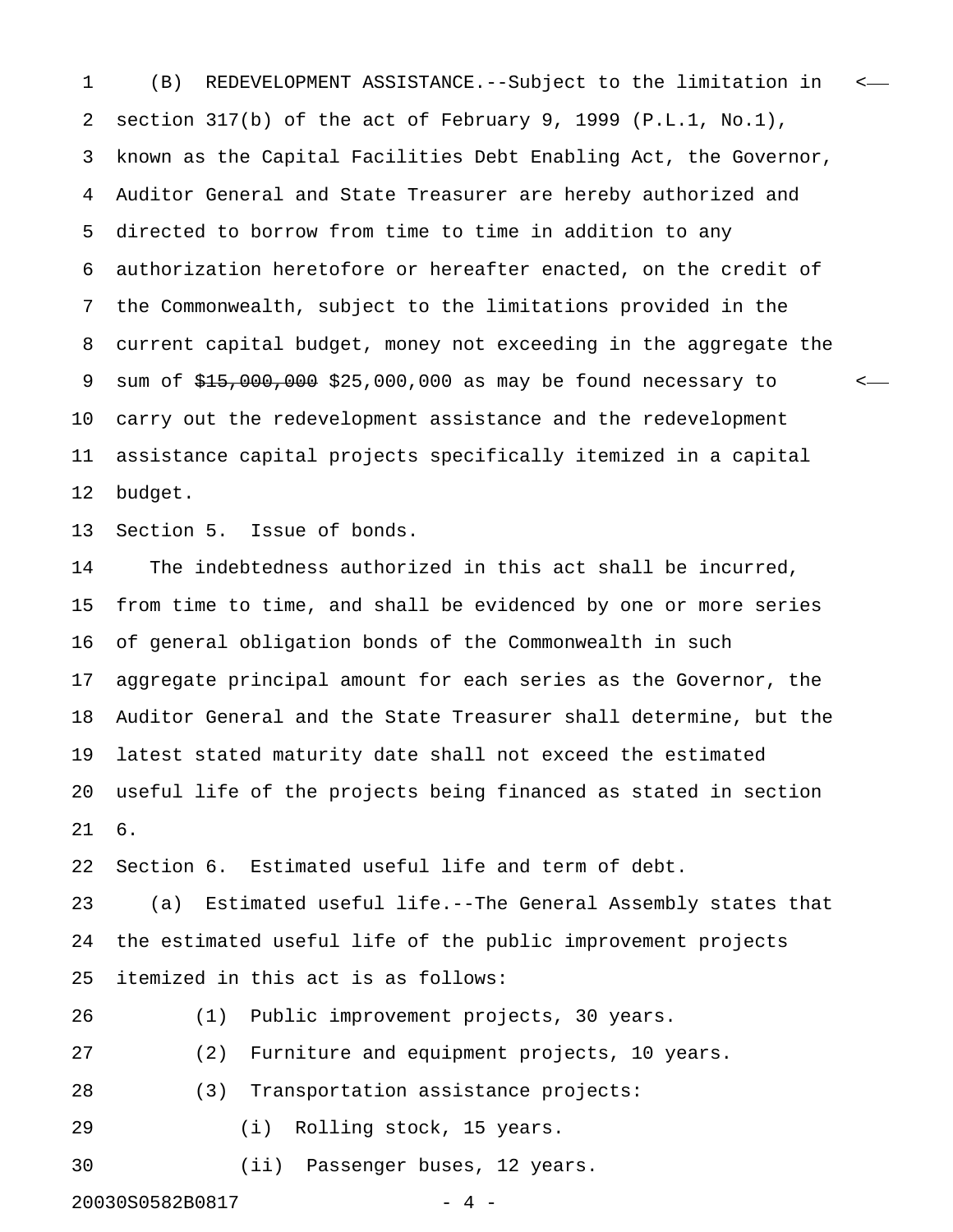1 (iii) Furniture and equipment, 10 years.

2 (iv) All others, 30 years.

3 (b) Term of debt.--The maximum term of the debt authorized 4 to be incurred under this act is 30 years.

5 Section 7. Appropriations.

6 (A) PUBLIC IMPROVEMENTS.--THE NET PROCEEDS OF THE SALE OF < 7 THE OBLIGATIONS AUTHORIZED IN THIS ACT ARE HEREBY APPROPRIATED 8 FROM THE CAPITAL FACILITIES FUND TO THE DEPARTMENT OF GENERAL 9 SERVICES IN THE MAXIMUM AMOUNT OF \$6,000,000 TO BE USED BY IT 10 EXCLUSIVELY TO DEFRAY THE FINANCIAL COST OF THE PUBLIC 11 IMPROVEMENT PROJECTS SPECIFICALLY ITEMIZED IN A CAPITAL BUDGET. 12 AFTER RESERVING OR PAYING THE EXPENSE OF THE SALE OF THE 13 OBLIGATION, THE STATE TREASURER SHALL PAY TO THE DEPARTMENT OF 14 GENERAL SERVICES THE MONEYS AS REQUIRED AND CERTIFIED BY IT TO 15 BE LEGALLY DUE AND PAYABLE.

16 (B) REDEVELOPMENT ASSISTANCE.--The net proceeds of the sale < 17 of the obligations authorized in this act are hereby 18 appropriated from the Capital Facilities Fund to the Department 19 of Community and Economic Development in the maximum amount of 20  $\frac{15}{15}$ , 000, 000, 000 to be used by it exclusively to defray  $\leq$ 21 the financial cost of the redevelopment assistance and 22 redevelopment assistance capital projects specifically itemized 23 in a capital budget. After reserving or paying the expenses of 24 the sale of the obligation, the State Treasurer shall pay to the 25 Department of Community and Economic Development the moneys as 26 required and certified by it to be legally due and payable. 27 Section 8. Federal funds.

28 In addition to those funds appropriated in section 7, all 29 moneys received from the Federal Government for the projects 30 specifically itemized in this act are also hereby appropriated 20030S0582B0817 - 5 -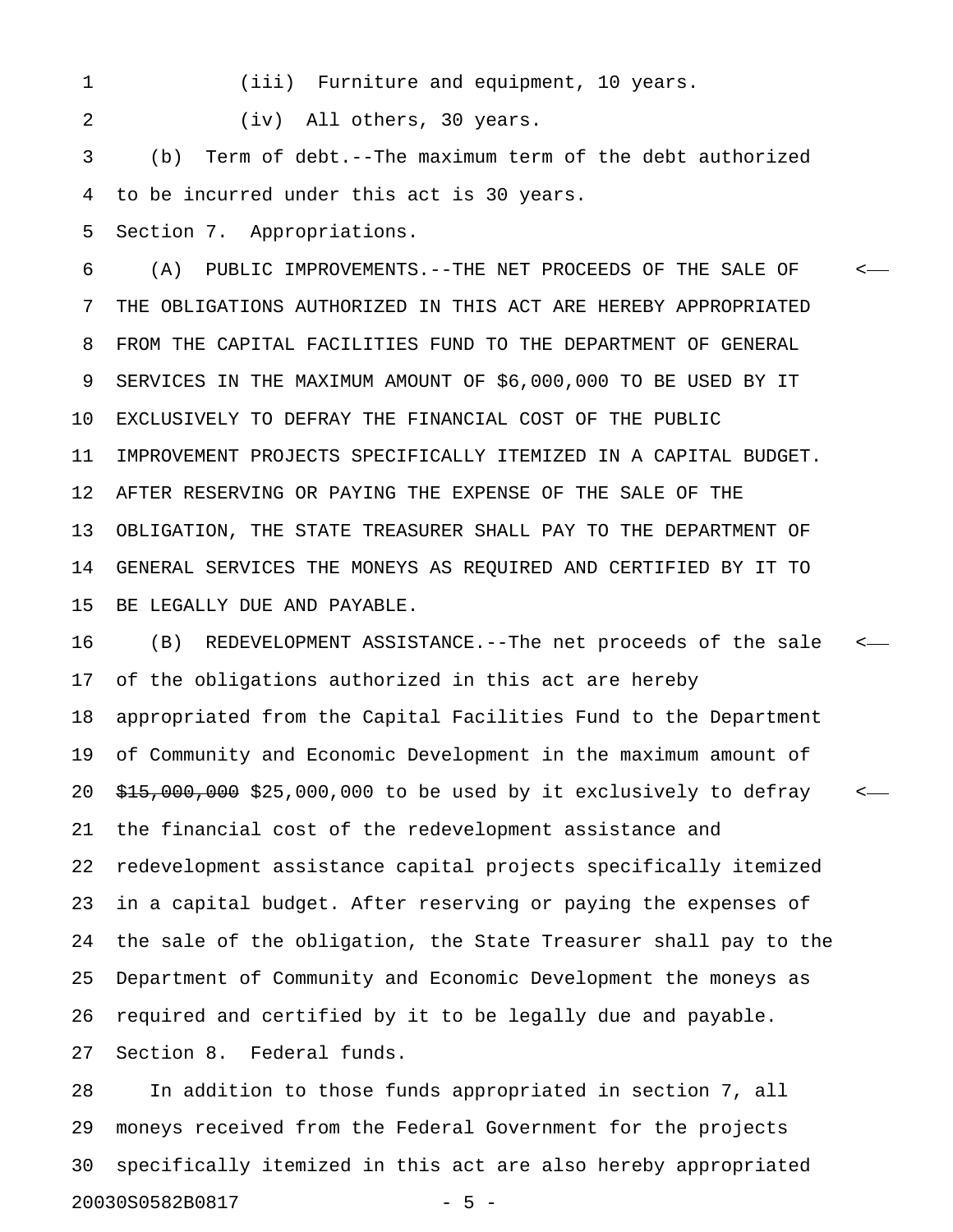1 for those projects.

2 Section 9. Expiration of authorization and appropriation.

3 The authorization and appropriation for the additional 4 capital projects itemized in section SECTIONS 2.1 AND 3 for  $\sim$ 5 which grant agreements have not been executed within four years 6 of the effective date of this act shall expire upon such date 7 and shall be considered repealed. The Secretary of the Budget 8 may extend an expired project for up to one year upon written 9 notification of the majority chairman and minority chairman of 10 the Appropriations Committee of the Senate and the majority 11 chairman and minority chairman of the Appropriations Committee 12 of the House of Representatives. Upon expiration of the 13 extension period, an extended project may not be subsequently 14 extended.

15 SECTION 10. EXEMPTION FROM CERTAIN PROCUREMENT LIMITATIONS. < 16 NOTWITHSTANDING ANY OTHER PROVISION OF LAW TO THE CONTRARY, 17 THE PROJECT ITEMIZED IN SECTION 6(6)(I)(C) OF THE ACT OF OCTOBER 18 30, 2002 (P.L.891, NO.131), KNOWN AS THE CAPITAL BUDGET PROJECT 19 ITEMIZATION ACT OF 2001-2002, IS EXEMPT FROM 62 PA.C.S. CHS. 5 20 (RELATING TO SOURCE SELECTION AND CONTRACT FORMATION), AND 9 21 (RELATING TO PROCUREMENT OF CONSTRUCTION AND DESIGN PROFESSIONAL 22 SERVICES) AND FROM SECTION 404.1 OF THE ACT OF JUNE 1, 1945 23 (P.L.1242, NO.428), KNOWN AS THE STATE HIGHWAY LAW, RELATING TO 24 PREQUALIFICATION OF BIDDERS.

25 Section <del>10</del> 11. Editorial changes.

26 In editing and preparing this act for printing following the 27 final enactment, the Legislative Reference Bureau shall insert 28 or revise letters or numbers for projects where the letters or 29 numbers are missing or require revision. The bureau shall also 30 revise the total monetary amounts for the total authorization, 20030S0582B0817 - 6 -